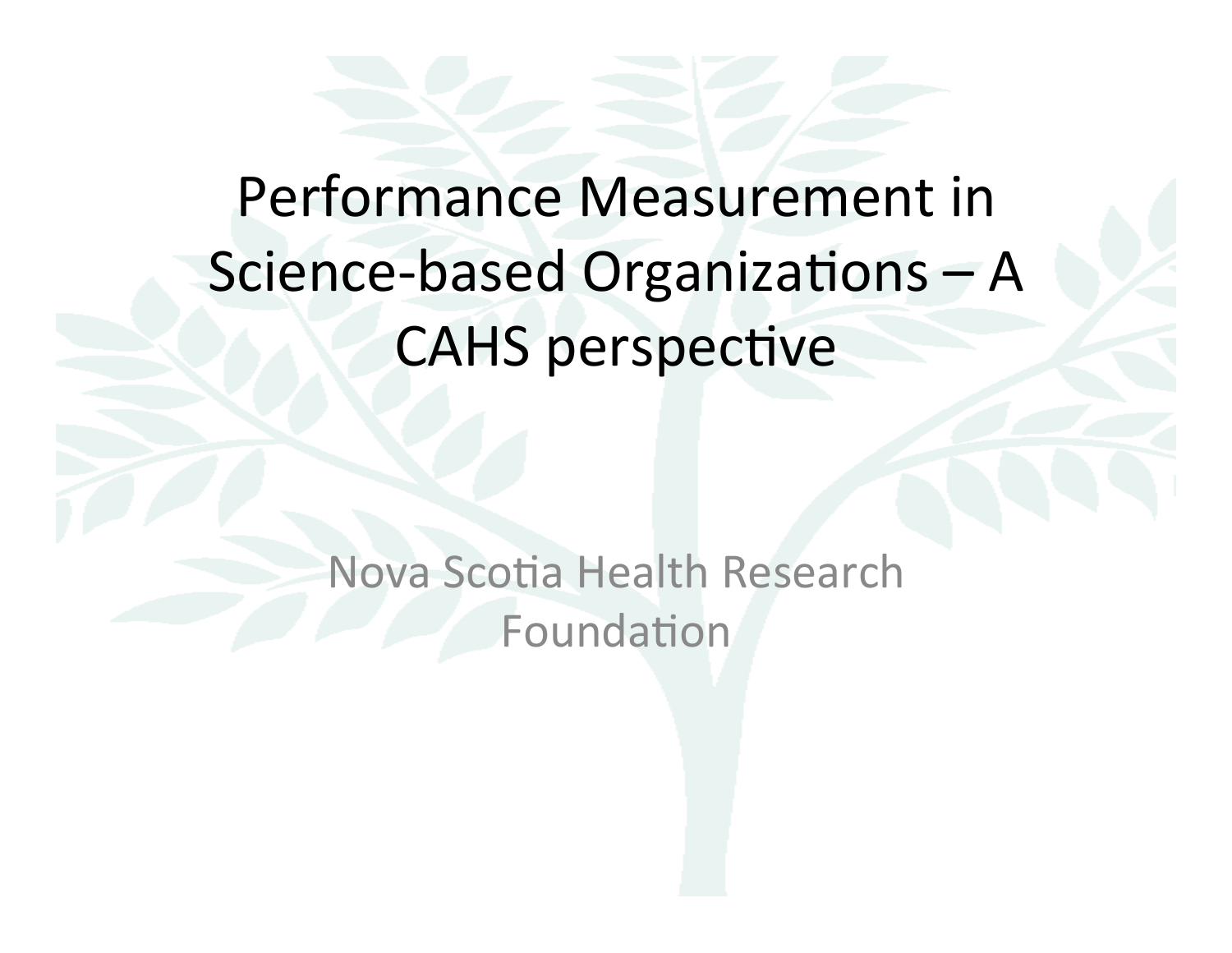### Results Chain Logic Framework

| Activities | Immediate | ntermediate | Long Term Outcomes |
|------------|-----------|-------------|--------------------|
| Outputs    | Outcomes  | Outcomes    |                    |

# CAHS Model Logic Framework

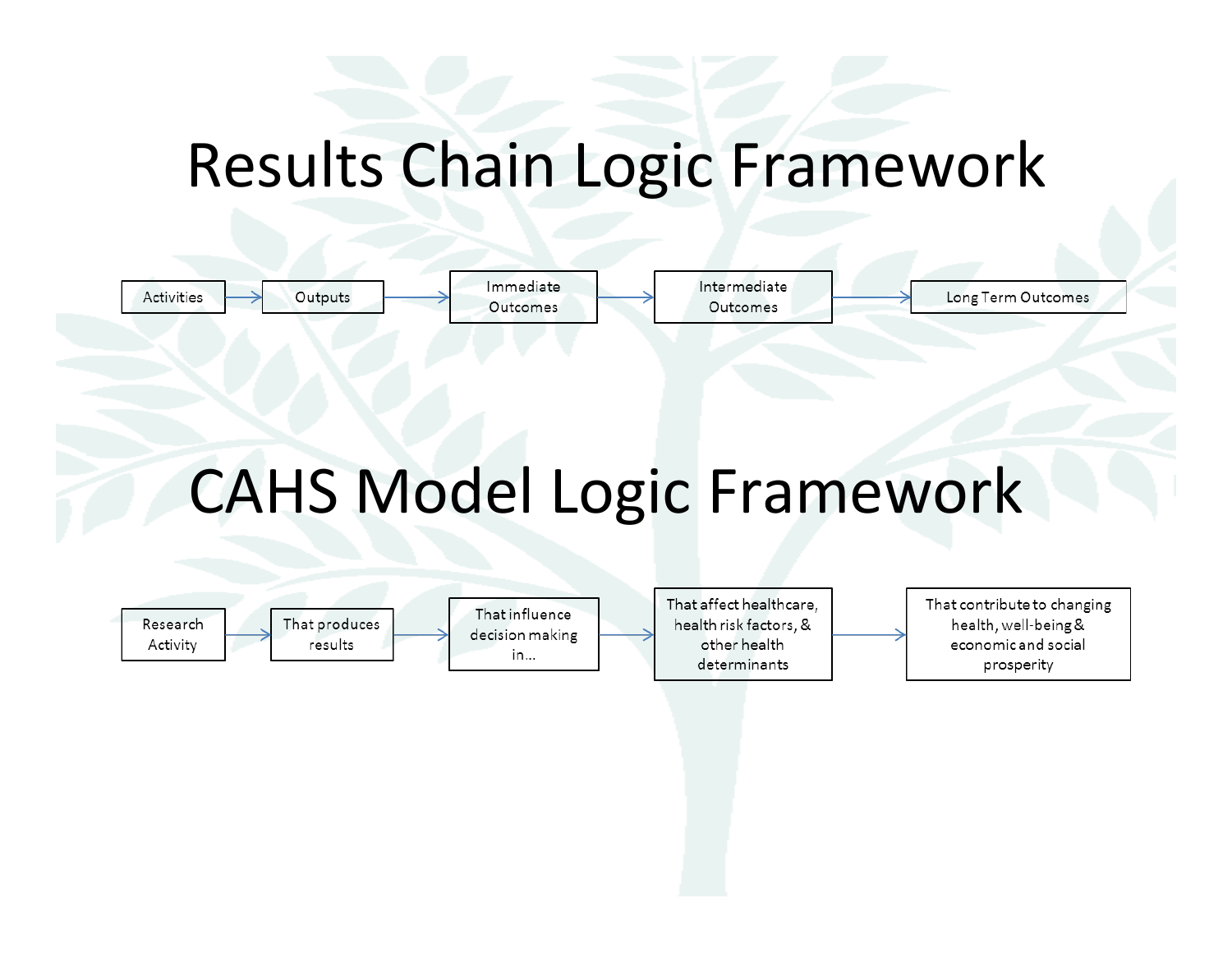#### **CAHS / NSHRF Impact Evaluation Framework**